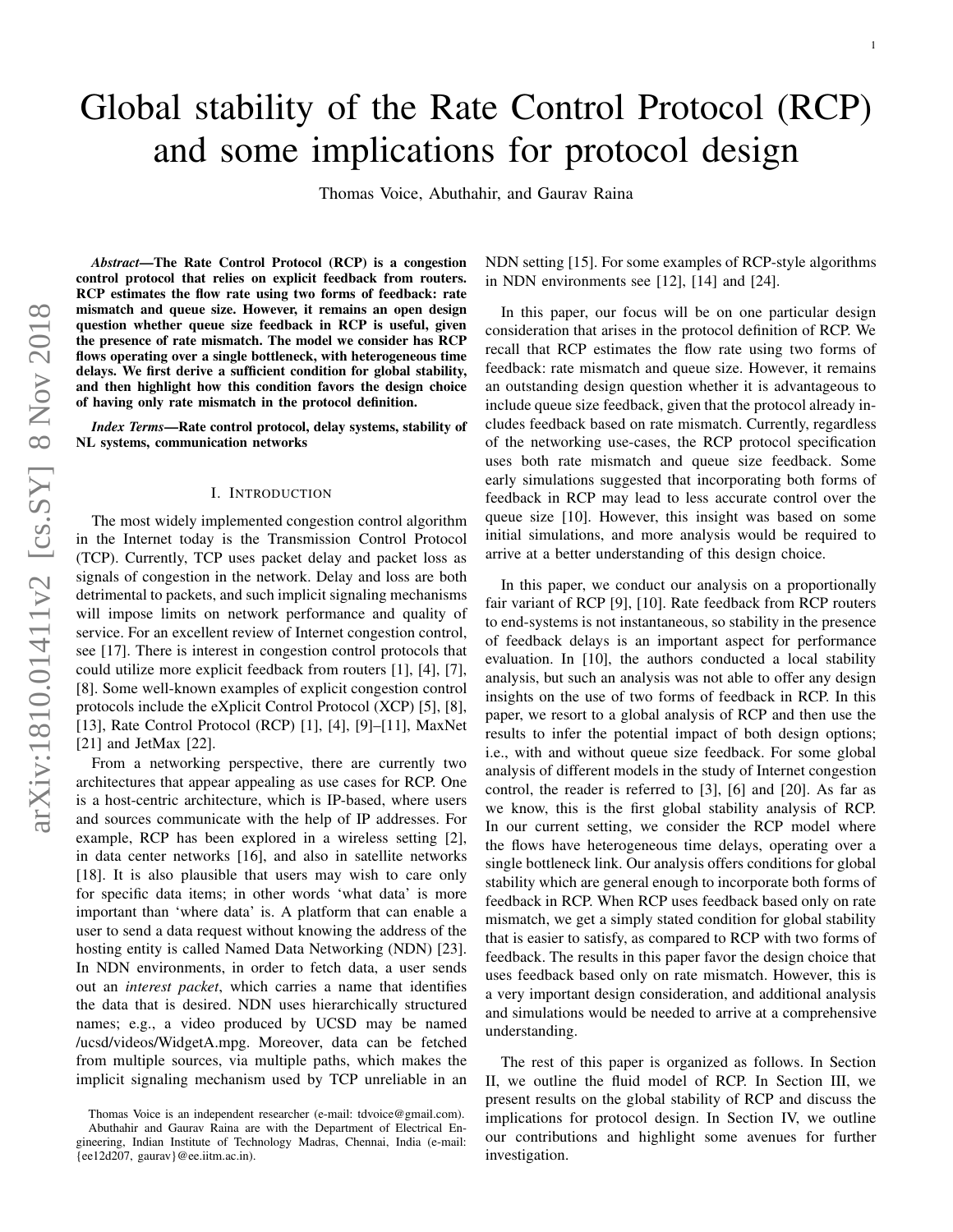# II. RCP MODEL

In this section, we recapitulate the proportionally fair variant of RCP introduced in [10]. For other models of RCP, and their analysis, see [1] and [19]. The non-linear fluid model of the system under consideration is [10]

$$
\dot{R}_j(t) = \frac{aR_j(t)}{C_j \overline{T_j}(t)} \Big( C_j - y_j(t) - b_j C_j p_j(y_j(t)) \Big), \quad (1)
$$

where

$$
y_j(t) = \sum_{r:j \in r} x_r \left( t - T_{rj} \right) \tag{2}
$$

is the aggregate traffic arriving at link  $j$ . We consider a network with a set  $J$  of resources. A route  $r$  is a non-empty subset of J, and we write  $j \in r$  to denote that the route r passes through the link j.  $R_j(t)$  is the fair rate that RCP updates for all flows which traverse through link j,  $C_j$  is the link capacity, a and  $b_j$  are non-negative protocol parameters.  $\overline{T}_j(t)$  is given by

$$
\overline{T}_j(t) = \frac{\sum_{r:j \in r} x_r(t) T_r}{\sum_{r:j \in r} x_r(t)},
$$
\n(3)

where

$$
T_r = T_{rj} + T_{jr}, \quad j \in r. \tag{4}
$$

Here,  $T_{rj}$  and  $T_{jr}$  represent the propagation delay on route r from source to link j and the return delay from link j to source respectively. We assume that the queuing delay can be ignored relative to the propagation delay. The flow rate  $x_r(t)$ is given by [10]

$$
x_r(t) = \left(\sum_{j \in r} \left(R_j\left(t - T_{jr}\right)\right)^{-1}\right)^{-1}.\tag{5}
$$

A simple approximation for the mean queue size  $p_j(y_j)$  is [10]

$$
p_j(y_j) = \frac{y_j \sigma_j^2}{2(C_j - y_j)},\tag{6}
$$

where  $\sigma_j^2$  represents the traffic variability at link j. For Poisson traffic,  $\sigma_j = 1$ . Note that the rate equation (1) contains two forms of feedback: rate mismatch term  $C_j - y_j(t)$ , and a term based on the mean queue size. At equilibrium, for the system  $(1-6)$  we have

$$
C_j - y_j = b_j C_j p_j(y_j). \tag{7}
$$

Thus, from (6) and (7), it follows that at the equilibrium

$$
p_j^{'}(y_j) = \frac{1}{b_j y_j}.\tag{8}
$$

## III. GLOBAL STABILITY

In this section, we derive a sufficient condition for global stability of (1-6) for a single bottleneck link in the presence of heterogeneous feedback delays. Let  $S$  be the set of all routes passing through the bottleneck link. To begin with, we consider a slightly more general system given by

$$
\dot{R}(t) = \kappa R(t) \Big( f\big(y(t)\big) \Big)_{R(t)}^{+},\tag{9}
$$

where  $\kappa > 0$ ,  $f(\cdot)$  is a strictly decreasing continuously differentiable function, and

$$
y(t) = \sum_{r \in S} R(t - \tau_r), \qquad (10)
$$

for a set of heterogeneous delays  $(\tau_r)_{r \in S}$ . We write  $u = (v)_w^+$ to denote that  $u = 0$  if  $v < 0$  and  $w \le 0$ , otherwise  $u = v$ . We assume that for some  $\bar{y} > 0$ ,  $f(\bar{y}) = 0$ . Then the equilibrium rate is given by  $\overline{R} = \overline{y}/N$  where  $N = |S|$ . As before, we let T denotes the average of the  $\tau_r$  for  $r \in S$ . We assume  $\kappa$ is small enough that  $\kappa \bar{T} f(0) < 1$ . Let  $\tau = \max_{r \in S} \tau_r$ . We define the following constants,

$$
w = \frac{\kappa \bar{T} f(0)\bar{y}}{1 - \kappa \bar{T} f(0)}, \qquad f^{(1)} = \max_{u \in [0, \bar{y}]} \frac{f(\bar{y} - u)}{u}.
$$

$$
f^{(2)} = \max_{u \in [0, w]} -\frac{f(\bar{y} + u)}{u}.
$$

Note, if  $f$  is concave then

$$
f^{(1)} = -f'(\bar{y}), \ f^{(2)} = -\frac{f(\bar{y} + w)}{w}.
$$
 (11)

We now have the following result.

 $\overline{a}$ 

*Theorem 1:* Suppose that  $\kappa$  is chosen such that  $\kappa \bar{T} f(0) < 1$ and

$$
\frac{x^2 \bar{T}^2 \bar{y} (\bar{y} + w) f^{(1)} f^{(2)}}{1 - \kappa \bar{T} f(0)} < 1,\tag{12}
$$

then (9-10) is globally asymptotically stable, in that  $y(t) \rightarrow \bar{y}$ as  $t \to \infty$ , regardless of the initial conditions.

*Proof:* Let us define  $v(t) = R(t) - \overline{R}$ . Let the sets  $\check{U}$  and  $\hat{U}$  be the set of values such that, for all  $\check{u} \in \check{U}$  and  $\hat{u} \in \hat{U}$  there exists T such that  $v(t) \in [-\check{u}, \hat{u}]$  for all  $t > T$ . Since  $\overline{R} > 0$ , it is impossible for  $v(t) < -R$  for all time. However, once  $v(t) \geq -\bar{R}$ , from (9), we see that it cannot return below  $-\bar{R}$ . Thus, we can say  $\left[\overline{R}, \infty\right) \subset \check{U}$ , provided we allow  $\infty \in \hat{U}$ .

Now, suppose  $\check{u} \in \check{U}$  and T is such that  $v(t) \geq -\check{u}$  for all  $t > T$ . Suppose further that, for some  $t > T + 2\tau$ ,  $1 > \epsilon > 0$ ,  $v(t) \geq \epsilon v(t')$  for all  $t' \in [t - 2\tau, t]$ . Then for  $t' \in [t - \tau, t]$ ,

$$
\dot{R}(t^{'}) \leq \kappa \left(\bar{R} + \epsilon^{-1} v(t)\right) f\left(\bar{y} - N\check{u}\right).
$$

Thus, for all  $r \in S$ ,

$$
R(t) - R(t - \tau_r) \le \kappa \left( \bar{R} + \epsilon^{-1} v(t) \right) f\left( \bar{y} - N\check{u} \right) \tau_r.
$$

Hence,  $y(t) \ge N\bar{R} + Nv(t) - N\kappa \left(\bar{R} + \epsilon^{-1}v(t)\right) f\left(\bar{y} - N\check{u}\right)\bar{T}.$ Thus,  $\dot{v}(t) < 0$  provided

$$
v(t) > \frac{\kappa \bar{R} f(\bar{y} - N\check{u}) \bar{T}}{1 - \kappa \epsilon^{-1} f(\bar{y} - N\check{u}) \bar{T}}.
$$

Thus,  $(\hat{u}, \infty) \subset \hat{U}$  where

$$
\hat{u} = \frac{\kappa \bar{R} f(\bar{y} - N\check{u}) \bar{T}}{1 - \kappa f(\bar{y} - N\check{u}) \bar{T}}.
$$
\n(13)

Setting  $\check{u} = \bar{R}$ , we get  $(w/N, \infty) \subset \hat{U}$ .

Now, suppose  $\hat{u} \in \hat{U}$  and T is such that  $v(t) \leq \hat{u}$  for all  $t > T$ . Suppose further for some  $t > T + 2\tau$ ,  $1 > \epsilon > 0$ ,  $v(t) \le \epsilon v(t)$  for all  $t \in [t - 2\tau, t]$ . Then, for  $t \in [t - \tau, t]$ ,

$$
\dot{R}(t^{'}) \geq \kappa \epsilon^{-1} (\bar{R} + \hat{u}) f(\bar{y} + N\hat{u}).
$$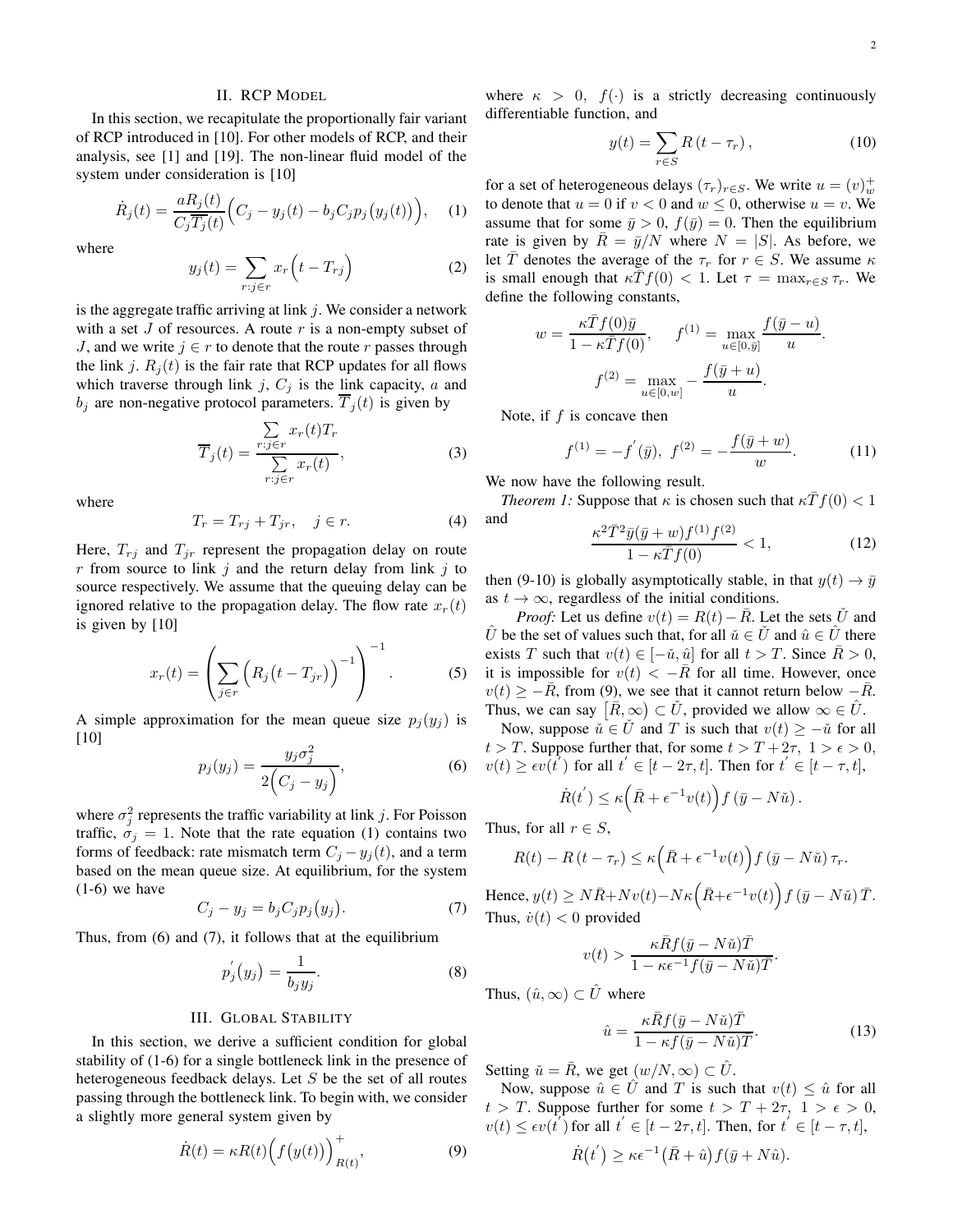Thus, for all  $r \in S$ ,

$$
R(t) - R(t - \tau_r) \ge \kappa \epsilon^{-1} (\bar{R} + \hat{u}) f(\bar{y} + N\hat{u}) \tau_r.
$$

Hence,  $y(t) \le N\overline{R} + Nv(t) - N\kappa\epsilon^{-1}(\overline{R} + \hat{u})f(\overline{y} + N\hat{u})\overline{T}$ . Therefore,  $\dot{v}(t) > 0$  provided

$$
v(t) < -\kappa \epsilon^{-1} (\bar{R} + \hat{u}) |f(\bar{y} + N\hat{u})| \bar{T}.
$$

Thus,  $(\check{u}, \infty) \subset \check{U}$  where,

$$
\check{u} = \kappa \left( \bar{R} + \hat{u} \right) | f(\bar{y} + N\hat{u}) | \bar{T}.
$$
 (14)

Now, the right hand side of (14) is continuous in  $\hat{u}$ , and

$$
\kappa \frac{(\bar{y}+w)}{N} \bar{T} |f(\bar{y}+w)| \leq \kappa \bar{T}(\bar{y}+w) \frac{w}{N} f^{(2)},
$$
  
= 
$$
\frac{\kappa^2 \bar{T}^2 (\bar{y}+w) f^{(2)} f(0) \bar{R}}{1 - \kappa \bar{T} f(0)},
$$
  

$$
< \bar{R},
$$

from (12). Thus  $(\bar{R} - \delta, \infty) \subset \check{U}$  for some  $\delta > 0$ . Hence,  $((w/N)-\delta', \infty) \subset \hat{U}$  for some  $\delta' > 0$ . Now, for any  $\check{u} \in \check{U}$ , from (13),  $(\hat{u}, \infty) \subset \hat{U}$  for

$$
\hat{u} = \frac{\kappa \bar{T} \bar{y} f^{(1)} \check{u}}{1 - \kappa f(0) \bar{T}}.
$$

Let  $\hat{v} = \min_{\mathbf{x}} (\hat{u}, (w/N) - \delta')$ . From (14), we know that  $(\check{v}, \infty) \subset \check{U}$ , where

$$
\check{v} = \kappa \bar{T}(\bar{y} + w) f^{(2)} \hat{v} \le \frac{\kappa^2 \bar{T}^2 \bar{y}(\bar{y} + w) f^{(1)} f^{(2)} \check{u}}{1 - \kappa \bar{T} f(0)}.
$$

Thus, from (13),  $\check{v} \leq \gamma \check{u}$  for  $\gamma < 1$ . Therefore,  $\check{U} = (0, \infty)$ , and so, from (13),  $\hat{U} = (0, \infty)$ . This implies that  $v(t) \rightarrow 0$  as  $t \to \infty$ . As our initial conditions were arbitrary, (9-10) must be globally asymptotically stable, as required. To highlight the implications of Theorem 1, we now apply these results to analyze the global stability of RCP by choosing appropriate functions for  $f(\cdot)$ .

Case A (RCP with queue feedback): Suppose we use the function given in (1),

$$
f(y) = C - y - \frac{bC\sigma^2 y}{2(C - y)},
$$

for constants C, b and  $\sigma$ .

As in (1), we let  $a = \kappa C \overline{T}$ . In this case,  $f(\cdot)$  is concave, so (11) applies. Now, for this  $f(\cdot)$ ,  $w = a\bar{y}/(1 - a)$ . So, with appropriate choice of  $a$  we can make  $w$  arbitrarily small. In order for  $f^{(2)}$  to be bounded, we need  $\bar{y} + w < C$ . Indeed, since  $f(y) \to \infty$  as  $y \to C$ , we need  $y(t) < C$  for all t in order for solutions to be well defined. However, from the above proof, this will be true if the condition (12) is satisfied and  $y(t) < \bar{y} + w < C$  for  $t \le 0$ . Now, suppose we choose  $\kappa$ so that  $w = \alpha(C - y)$  for some  $\alpha < 1$ . Then, from (11),

$$
f^{(2)} = \frac{|f(\bar{y} + w)|}{w} = \frac{1 - \alpha}{\alpha} + \frac{bC(\bar{y} + w)\sigma^2}{2(1 - \alpha)\alpha(C - \bar{y})^2}
$$

.

At equilibrium,  $2(C - \bar{y})^2 = bC\bar{y}\sigma^2$ . Thus,

$$
f^{(2)} = \frac{1-\alpha}{\alpha} + \frac{1}{(1-\alpha)\alpha} + \frac{bC\sigma^2}{2(1-\alpha)(C-\bar{y})}.
$$

But  $C = \bar{y} + (C - \bar{y}) \le \sqrt{C\bar{y}} + (C - \bar{y})$ , hence,

$$
f^{(2)} \le \frac{1-\alpha}{\alpha} + \frac{1}{(1-\alpha)\alpha} + \frac{\sqrt{2b}\sigma + b\sigma^2}{2(1-\alpha)}.
$$

Furthermore, from (8) and (11), we get  $f^{(1)} = 1 + C/y$ . Now  $\bar{y} + w = \bar{y}/(1 - a)$ . Thus, from (12), stability is guaranteed if

$$
1 > \frac{\kappa^2 \bar{T}^2 \bar{y}^2}{(1-a)^2} f^{(1)} f^{(2)} = \frac{w^2}{C^2} f^{(1)} f^{(2)}.
$$

Hence, a sufficient condition for stability is,

$$
1 > \alpha^2 \frac{(C - \bar{y})^2}{C^2} \times \frac{2C}{\bar{y}} f^{(2)} = \alpha^2 b \sigma^2 f^{(2)}.
$$

This will hold if  $\alpha < \alpha'$  where

$$
\alpha^{'} = \min\left(\frac{1}{2}, \frac{2}{b\sigma^2(6+\sqrt{2b}\sigma+b\sigma^2)}\right).
$$
 (15)

In order for  $w < \alpha'(C - \bar{y})$ , we need,  $\kappa \bar{T} C \bar{y}/(1 - \kappa \bar{T} C) <$  $\alpha'(C - \bar{y})$ , which is implied by,

$$
\frac{a}{1-a} < \alpha' \sigma \sqrt{\frac{bC}{2\bar{y}}}.
$$

Now,  $C/\bar{y} = b\sigma^2 C^2/2(C-\bar{y})^2 \le \max(1, b\sigma^2/2)$ . Hence we have global asymptotic stability, provided,

$$
\alpha < \frac{\alpha' \max\left(\sqrt{2b}\sigma, b\sigma^2\right)}{2 + \alpha' \max\left(\sqrt{2b}\sigma, b\sigma^2\right)},\tag{16}
$$

where  $\alpha'$  is given in (15).

Case B (RCP without queue feedback): Now, let us consider the special case where  $b = 0$  in (1).

Again, we let  $a = \kappa C \overline{T}$ . So,  $f(y) = C - y$ ,  $f^{(1)} = f^{(2)} = 1$ ,  $\bar{y} = C$  and  $\bar{y} + w = \bar{y}/(1 - a)$ . Hence Theorem 1 applies, provided  $a < 1$  and,

$$
\frac{a^2}{(1-a)^2} < 1. \tag{17}
$$

Thus  $a < 1/2$  is a *sufficient* condition for global asymptotic stability. Note that the stability condition obtained in this case is easier to satisfy, as compared to that of RCP with two forms of feedback.

Discussion: If we compare the conditions for global stability for the cases  $b = 0$  and  $b > 0$ , we find an interesting difference. If we let  $b \to 0$ , then a must scale with  $\sqrt{b}$  in order to satisfy the stability condition, however at  $b = 0$ ,  $a < 1/2$ is sufficient. The reason for this is that if b is small, then  $\bar{y}$  is close to C and  $f'(y)$  increases rapidly as y varies from  $\overline{y}$  to  $w$ . This means that  $a$  must be small, otherwise the algorithm progresses too quickly. However, if  $b = 0$ , then it is no longer necessary for  $y(t) < C$  for all t, and  $f'(y)$  is constant, and the condition on  $a$  is much less strict. If  $b$  becomes large, then *a* will have to scale with  $b^{-1}$  in order to satisfy (16), but  $|f'(y)|$  will roughly scale with b, for all  $y < C$ . So in terms of the derivative of  $\kappa f(y)$ , these two effects should